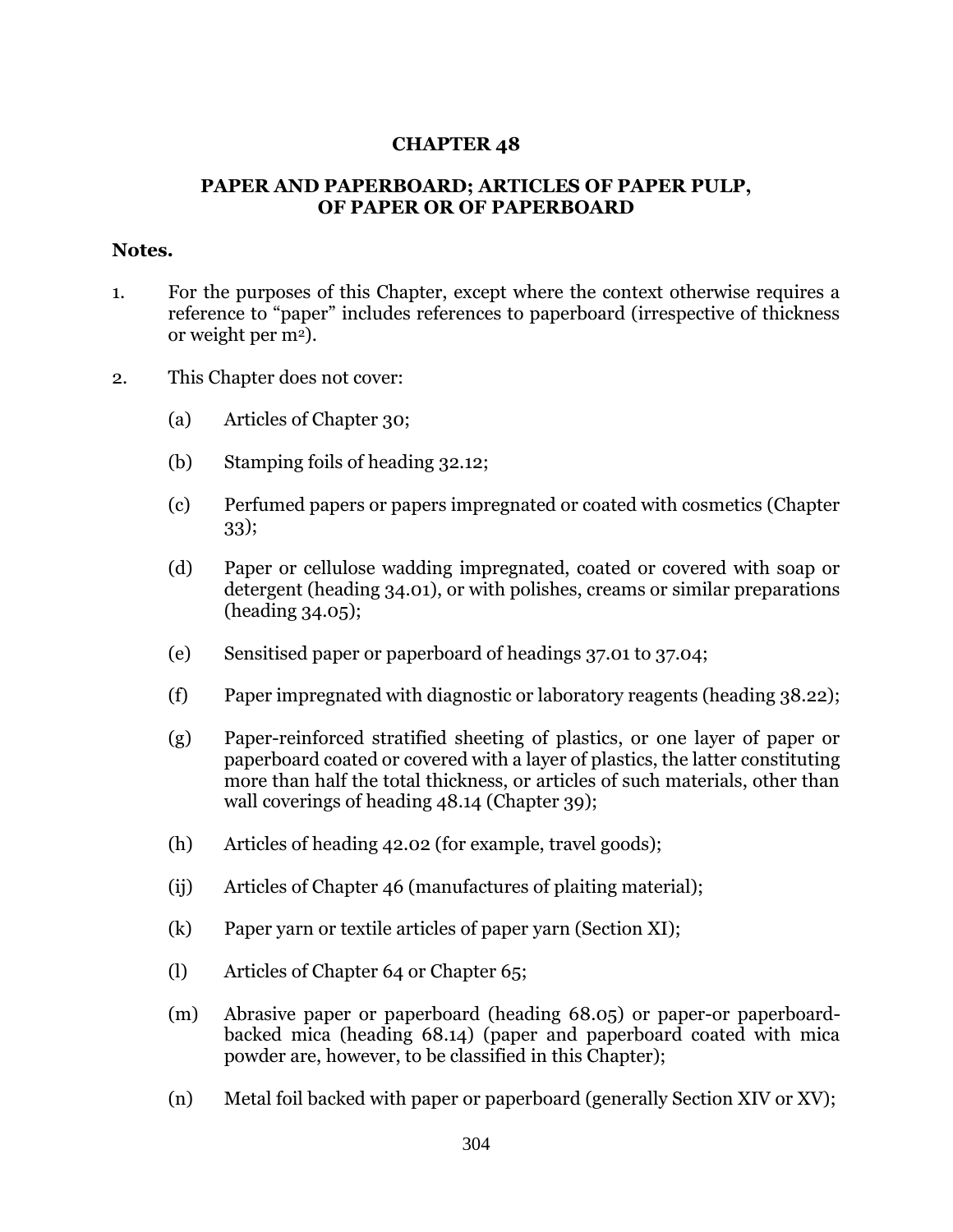- (o) Articles of heading 92.09;
- (p) Articles of Chapter 95 (for example, toys, games, sports requisites); or
- (q) Articles of Chapter 96 (for example, buttons, sanitary towels (pads) and tampons, napkins (diapers) and napkin liners for babies).
- 3. Subject to the provisions of Note 7, headings 48.01 to 48.05 include paper and paperboard which have been subjected to calendering, super-calendering, glazing or similar finishing, false water-marking or surface sizing, and also paper, paperboard, cellulose wadding and webs of cellulose fibres, coloured or marbled throughout the mass by any method. Except where heading 48.03 otherwise requires, these headings do not apply to paper, paperboard, cellulose wadding or webs of cellulose fibres which have been otherwise processed.
- 4. In this Chapter the expression "newsprint" means uncoated paper of a kind used for the printing of newspapers, of which not less than 50% by weight of the total fibre content consists of wood fibres obtained by a mechanical or chemimechanical process, unsized or very lightly sized, having a surface roughness Parker Print Surf (1 MPa) on each side exceeding 2.5 micrometres (microns), weighing not less than 40 g/m<sup>2</sup> and not more than 65 g/m<sup>2</sup>, and apply only to paper: (a) in strips or rolls of a width exceeding 28 cm; or (b) in rectangular (including square) sheets with one side exceeding 28 cm and the other side exceeding 15 cm in the unfolded state.
- 5. For the purposes of heading 48.02, the expressions "paper and paperboard, of a kind used for writing, printing or other graphic purposes" and "non perforated punch-cards and punch tape paper" mean paper and paperboard made mainly from bleached pulp or from pulp obtained by a mechanical or chemi-mechanical process and satisfying any of the following criteria:

For paper or paperboard weighing not more than  $150 \text{ g/m}^2$ :

- (a) Containing 10% or more of fibres obtained by a mechanical or chemimechanical process, and
	- 1. weighing not more than 80 g/m<sup>2</sup>, or
	- 2. coloured throughout the mass; or
- (b) Containing more than 8% ash, and
	- 1. weighing not more than 80 g/m<sup>2</sup>, or
	- 2. coloured throughout the mass; or
- (c) Containing more than 3% ash and having a brightness of 60% or more; or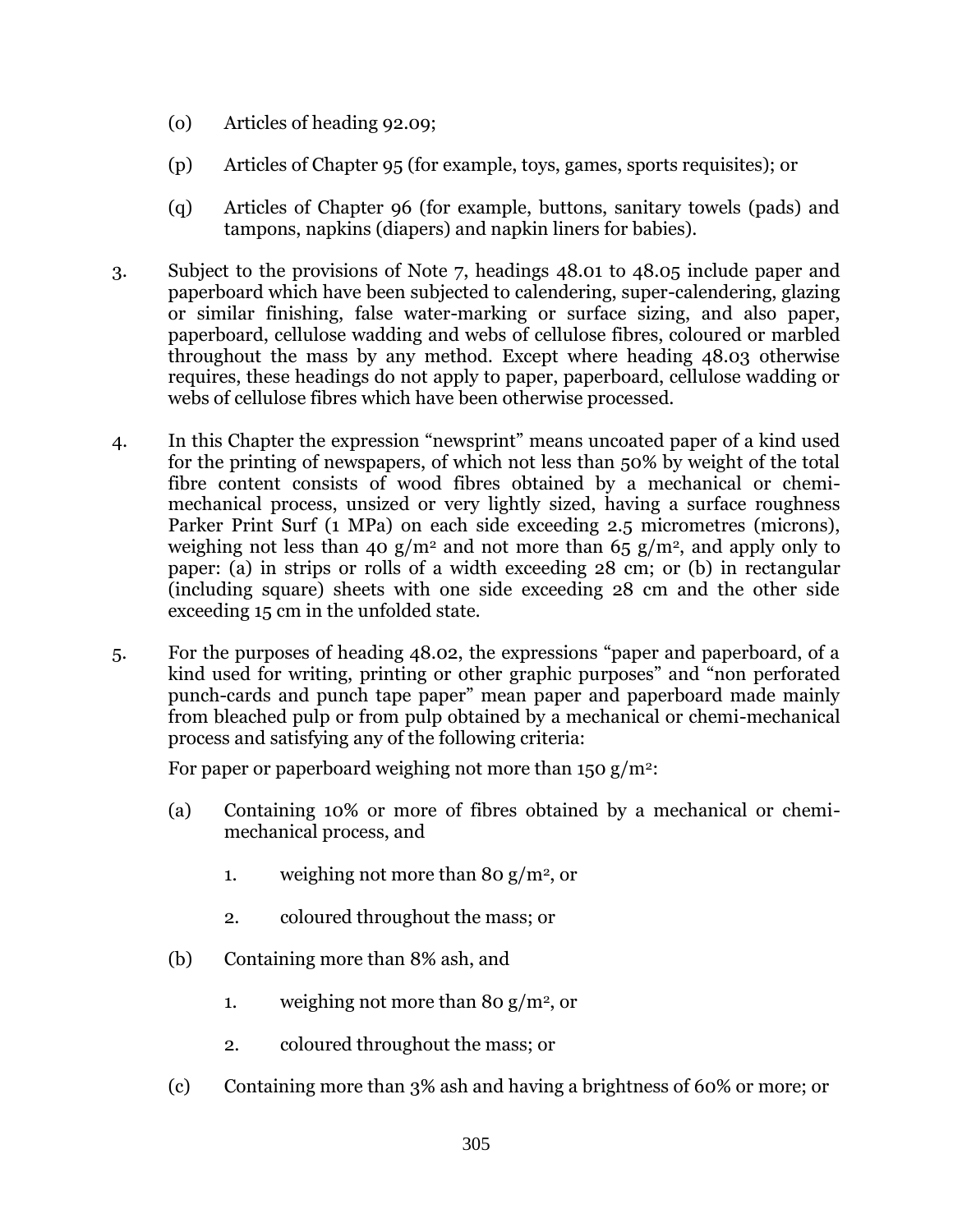- (d) Containing more than 3% but not more than 8% ash, having a brightness less than 60%, and a burst index equal to or less than 2.5 kPa **.**m2/g; or
- (e) Containing 3% ash or less, having a brightness of 60% or more and a burst index equal to or less than  $2.5$  kPa  $\cdot$ m<sup>2</sup>/g.

For paper or paperboard weighing more than  $150 \frac{\text{g}}{\text{m}^2}$ :

- (a) coloured throughout the mass; or
- (b) having a brightness of 60% or more, and
	- 1. a caliper of 225 micrometres (microns) or less, or
	- 2. a caliper of more than 225 micrometrers (microns) but not more than 508 micormetres (microns) and an ash content of more than 3%; or
- (c) having a brightness of less than 60%, a caliper of 254 micrometres (microns) or less and an ash content of more than 8%.

Heading 48.02 does not, however, cover filter paper or paperboard (including teabag paper) or felt paper or paperboard.

- 6. In this Chapter "kraft paper and paperboard" means paper and paperboard of which not less than 80% by weight of the total fibre content consists of fibres obtained by the chemical sulphate or soda processes.
- 7. Except where the terms of the headings otherwise require, paper, paperboard, cellulose wadding and webs of cellulose fibres answering to a description in two or more of the headings 48.01 to 48.11 are to be classified under that one of such headings which occurs last in numerical order in the Nomenclature.
- 9. Headings 48.03 to 48.09 apply only to paper, paperboard, cellulose wadding and webs of cellulose fibres:
	- (a) in strips or rolls of a width exceeding 36 cm; or
	- (b) in rectangular (including square) sheets with one side exceeding 36 cm and the other side exceeding 15 cm in the unfolded state.
- 10. For the purposes of heading 48.14, the expression "wallpaper and similar wall coverings" applies only to:
	- (a) Paper in rolls, of a width of not less than 45 cm and not more than 160 cm, suitable for wall or ceiling decoration: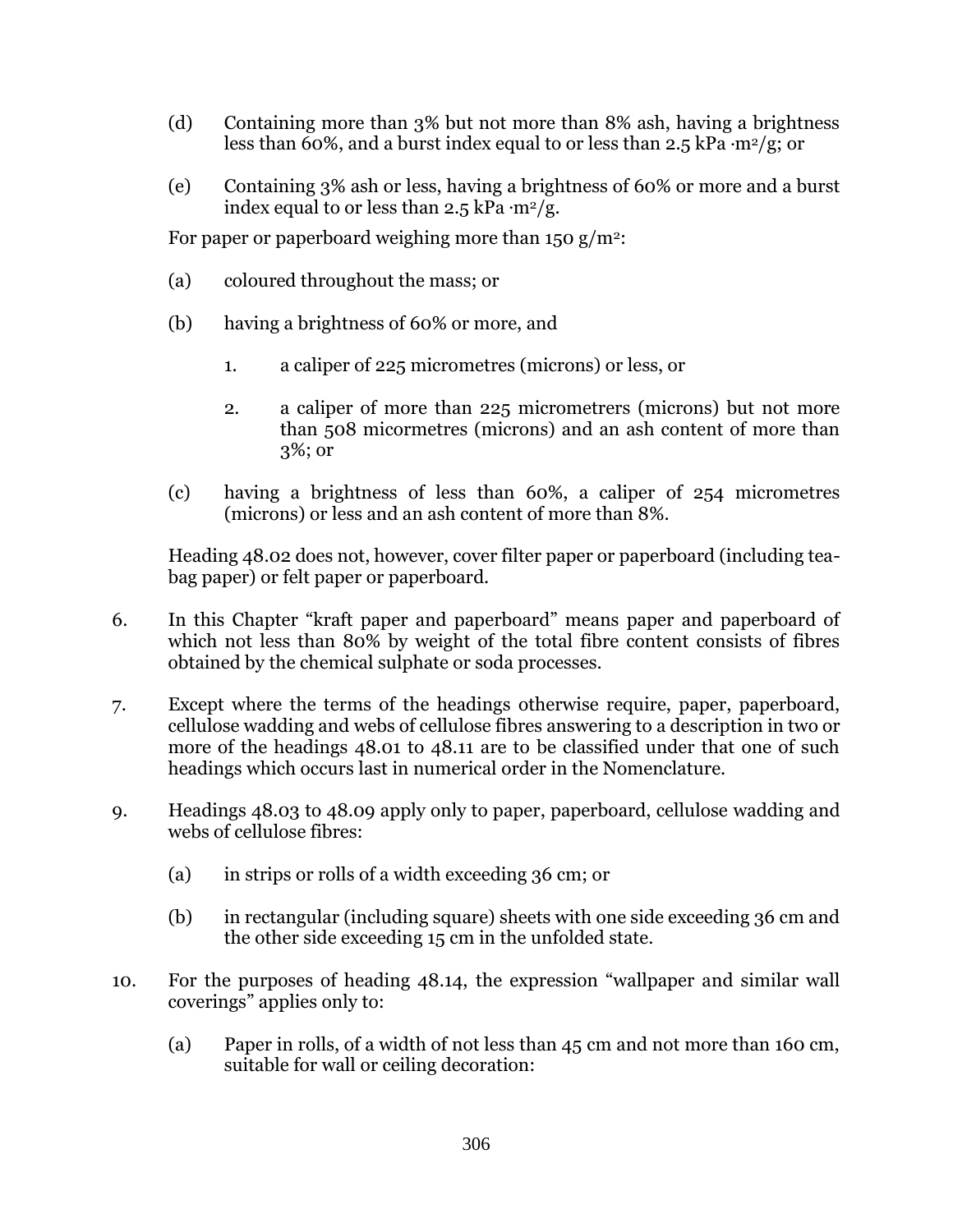- (i) Grained, embossed, surface-coloured, design-printed or otherwise surface-decorated (for example, with textile flock), whether or not coated or covered with transparent protective plastics;
- (ii) With an uneven surface resulting from the incorporation of particles of wood, straw, etc.;
- (iii) Coated or covered on the face side with plastics, the layer of plastics being grained, embossed, coloured, design-printed or otherwise decorated; or
- (iv) Covered on the face side with plaiting material, whether or not bound together in parallel strands or woven;
- (b) Borders and friezes, of paper, treated as above, whether or not in rolls, suitable for wall or ceiling decoration;
- (c) Wall coverings of paper made up of several panels, in rolls or sheets, printed so as to make up a scene, design or motif when applied to a wall.

Products on a base of paper or paperboard, suitable for use both as floor coverings and as wall coverings, are to be classified in heading 48.23.

- 10. Heading 48.20 does not cover loose sheets or cards, cut to size, whether or not printed, embossed or perforated.
- 11. Heading 48.23 applies, *inter alia*, perforated paper or paperboard cards for Jacquard or similar machines and paper lace.
- 12. Except for the goods of heading 48.14 or 48.21, paper, paperboard, cellulose wadding and articles thereof, printed with motifs, characters or pictorial representations, which are not merely incidental to the primary use of the goods, fall in Chapter 49.

## **Subheading Notes.**

1. For the purposes of subheadings 4804.11 and 4804.19, "kraftliner" means machine-finished or machine-glazed paper and paperboard, of which not less than 80% by weight of the total fibre content consists of wood fibres obtained by the chemical sulphate or soda processes, in rolls, weighing more than  $115g/m^2$  and having a minimum Mullen bursting strength as indicated in the following table or the linearly interpolated or extrapolated equivalent for any other weight.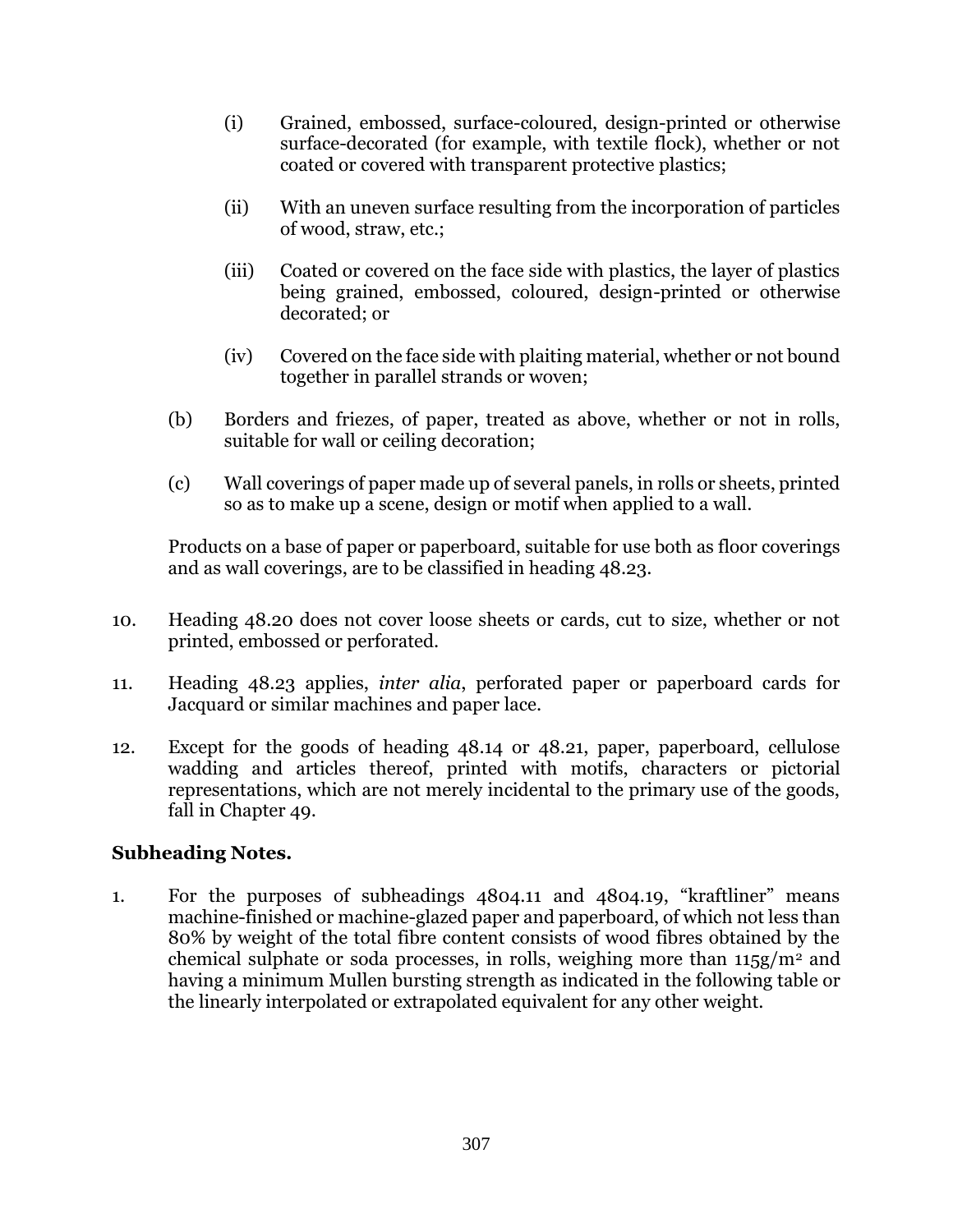| Weight<br>$g/m^2$ | Minimum Mullen bursting strength<br>kPa |
|-------------------|-----------------------------------------|
| 115               | 393                                     |
| 125               | 417                                     |
| 200               | 637                                     |
| 300               | 824                                     |
| 400               | 961                                     |

- 2. For the purposes of subheadings 4804.21 and 4804.29, "sack kraft paper" means machine-finished paper, of which not less than 80% by weight of the total fibre content consists of fibres obtained by the chemical sulphate or soda processes, in rolls, weighing not less than 60 g/m<sup>2</sup> but not more than 115 g/m<sup>2</sup> and meeting one of the following sets of specifications:
	- (a) Having a Mullen burst index of not less than 3.7 kPa **.**m2g and a stretch factor of more than 4.5% in the cross direction and of more than 2% in the machine direction.
	- (b) Having minima for tear and tensile as indicated in the following table or the linearly interpolated equivalent for any other weight:

| Weight<br>$g/m^2$ |                      | Minimum tear<br>mN                           | Minimum tensile<br>kN/m |                                              |  |
|-------------------|----------------------|----------------------------------------------|-------------------------|----------------------------------------------|--|
|                   | Machine<br>direction | Machine<br>direction plus<br>cross direction | Cross<br>direction      | Machine<br>direction plus<br>cross direction |  |
| 60                | 700                  | 1,510                                        | 1.9                     | 6                                            |  |
| 70                | 830                  | 1,790                                        | 2.3                     | 7.2                                          |  |
| 80                | 965                  | 2,070                                        | 2.8                     | 8.3                                          |  |
| 100               | 1230                 | 2,635                                        | 3.7                     | 10.6                                         |  |
| 115               | 1425                 | 3,060                                        | 4.4                     | 12.3                                         |  |

3. For the purposes of subheading 4805.11, "semi-chemical fluting paper" means paper, in rolls, of which not less than 65% by weight of the total fibre content consists of unbleached hardwood fibres obtained by a combination of mechanical and chemical pluping processes, and having a CMT 30 (Corrugated Medium Tests with 30 minutes of conditioning) crush resistance exceeding 1.8 newtons/ $g/m^2$  at 50% relative humidity, at 23 0C.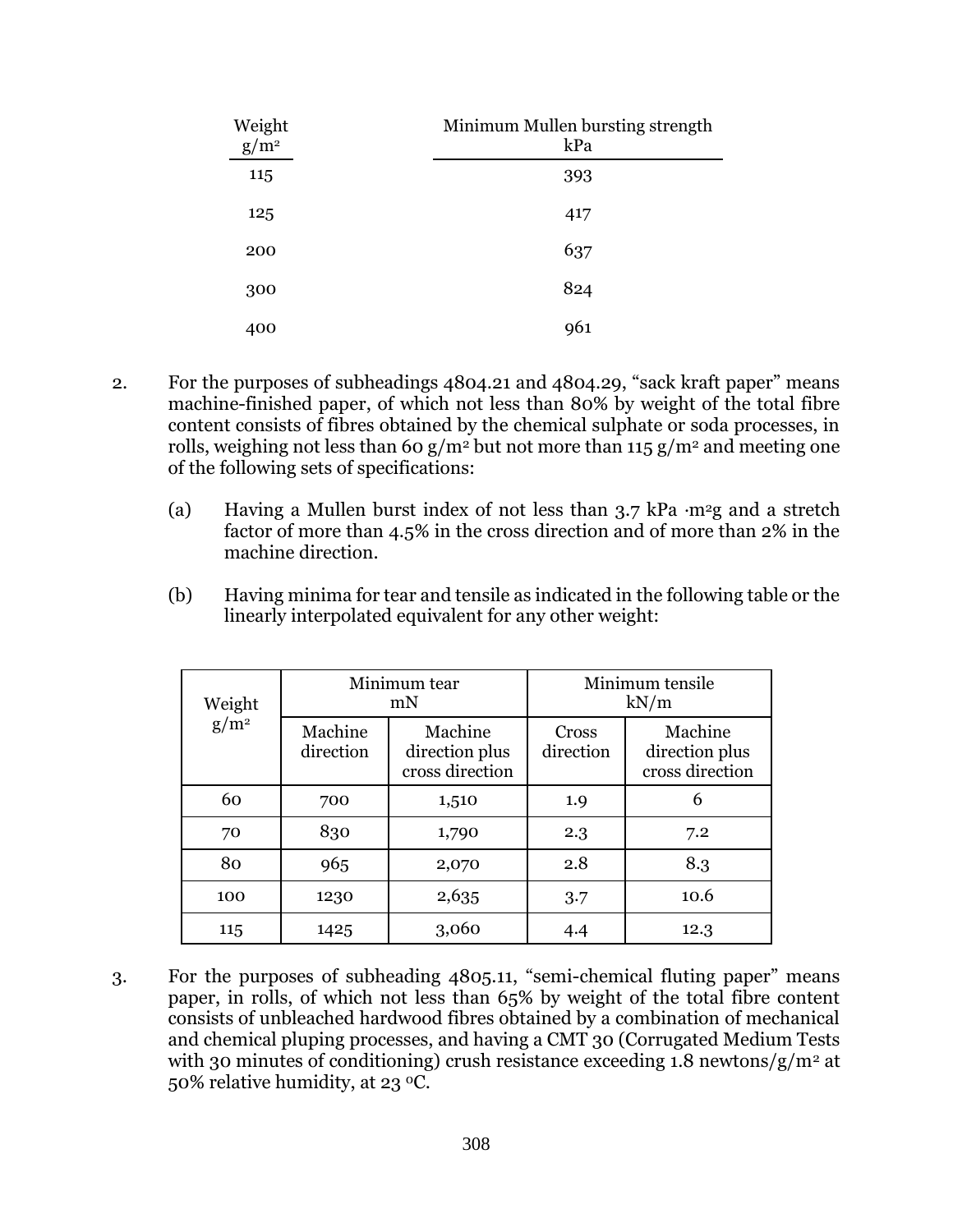- 4. Subheading 4805.12 covers paper, in rolls, made mainly of straw pulp obtained by a combination of mechanical and chemical processes, weighing  $130 \text{ g/m}^2$  or more, and having a CMT 30 (Corrugated Medium Test with 30 minutes of conditioning) crush resistance exceeding 1.4 newtons/g/m<sup>2</sup> at 50% relative humidity 23 °C.
- 5. Subheadings 4805.24 and 4805.25 cover paper and paperboard made wholly or mainly of pulp of recovered (waste and scrap) paper or paperboard. Testliner may also have a surface layer of dyed paper or of paper made of bleached or unbleached non-recovered pulp. These products have a Mullen burst index of not less than 2 kPa **.**m2g.
- 6. For the purposes of subheading 4805.30, "sulphite wrapping paper" means machine-glazed paper, of which more than 40% by weight of the total fibre content consists of wood fibres obtained by the chemical sulphite process, having an ash content not exceeding 8% and having a Mullen burst index of not less than 1.47  $kPa$  m<sup>2</sup>/g.
- 7. For the purposes of subheading 4810.22, "light-weight coated paper" means paper, coated on both sides, of a total weight not exceeding  $72 \frac{g}{m^2}$ , with a coating weight not exceeding  $15 \text{ g/m}^2$  per side, on a base of which not less than 50% by weight of the total fibre content consists of wood fibres obtained by a mechanical process.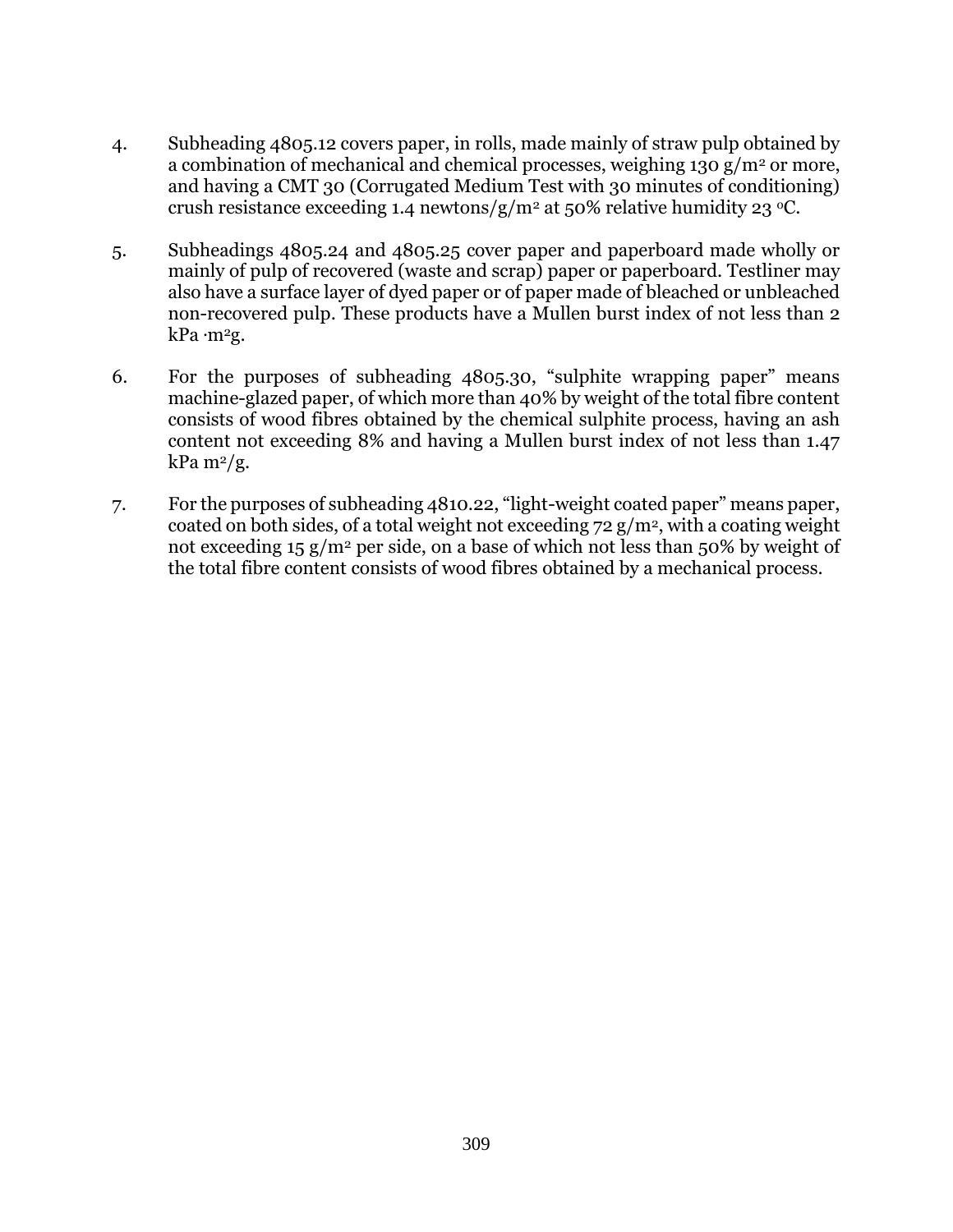| <b>HS</b> | <b>CET</b> | PR <sub>1</sub> | <b>DESCRIPTION OF GOODS</b>                                      | <b>DUTY</b><br><b>RATE</b> | <b>UNIT</b>     | <b>SITC</b><br><b>REV4</b> |
|-----------|------------|-----------------|------------------------------------------------------------------|----------------------------|-----------------|----------------------------|
| 4801.00   | 00         |                 | Newsprint, in rolls or sheets.                                   | Free                       | kg              | 641.1                      |
| 48.02     |            |                 | Uncoated paper and paperboard, of a kind used for                |                            |                 |                            |
|           |            |                 | writing, printing or other graphic purposes, and                 |                            |                 |                            |
|           |            |                 | non perforated punch-cards and punch tape paper,                 |                            |                 |                            |
|           |            |                 | in rolls or rectangular (including square) sheets, of            |                            |                 |                            |
|           |            |                 | any size, other than paper of heading 48.01 or                   |                            |                 |                            |
|           |            |                 | 48.03; hand-made paper and paperboard.                           |                            |                 |                            |
| 4802.10   | 00         |                 | - Hand-made paper and paperboard                                 | 5%                         | kg              | 641.21                     |
| 4802.20   | 00         |                 | - Paper and paperboard of a kind used as a base for              | 5%                         | kg              | 641.22                     |
|           |            |                 | photo-sensitive, heat-sensitive or electro-sensitive             |                            |                 |                            |
|           |            |                 | paper or paperboard                                              |                            |                 |                            |
| 4802.40   | 00         |                 | - Wallpaper base                                                 | 5%                         | kg              | 641.24                     |
| 4802.50   | 00         |                 | -Other paper and paperboard, not containing fibres obtained      |                            |                 |                            |
|           |            |                 | by a mechanical or chemi-mechanical process or of which          |                            |                 |                            |
|           |            |                 | not more than 10% by weight of the total fibre content           |                            |                 |                            |
|           |            |                 | consists of such fibres:                                         |                            |                 |                            |
| 4802.54   | $00\,$     |                 | - - Weighing less than 40 g/m <sup>2</sup>                       | 5%                         | kg              | 641.25                     |
| 4802.55   | 00         |                 | - Weighing $40 \frac{g}{m^2}$ or more but not more than 150      | 5%                         | kg              | 641.261                    |
|           |            |                 | $g/m^2$ , in rolls                                               |                            |                 |                            |
| 4802.56   | 00         |                 | - - Weighing 40 $g/m^2$ or more but not more than 150            | 5%                         | kg              | 641.265                    |
|           |            |                 | $g/m2$ , in sheets with one side not exceeding 435               |                            |                 |                            |
|           |            |                 | mm and the other side not exceeding 297 mm in                    |                            |                 |                            |
|           |            |                 | the unfolded state                                               |                            |                 |                            |
| 4802.57   | 00         |                 | - - Other, weighing 40 g/m <sup>2</sup> or more but not morethan | 5%                         | kg              | 641.28                     |
|           |            |                 | $150 \text{ g/m}^2$                                              |                            |                 |                            |
| 4802.58   | 00         |                 | - - Weighing more than 150 $g/m^2$                               | 5%                         | kg              | 641.299                    |
| 4802.60   | 00         |                 | - Other paper and paperboard, of which more                      |                            |                 |                            |
|           |            |                 | than 10% by weight of the total fibre content                    |                            |                 |                            |
|           |            |                 | consists of fibres obtained by a mechanical or                   |                            |                 |                            |
|           |            |                 | chemi-mechanical process:                                        |                            |                 |                            |
| 4802.61   | $00\,$     |                 | - - In rolls                                                     | 5%                         | kg              | 641.31                     |
| 4802.62   | $00\,$     |                 | - - In sheets with one side not exceeding 435 mm and             | 20%                        | kg              | 641.294                    |
|           |            |                 | the other side not exceeding 297 mm in the                       |                            |                 |                            |
|           |            |                 | unfolded state                                                   |                            |                 |                            |
| 4802.69   | $00\,$     |                 | - - Other:                                                       |                            |                 |                            |
| 4802.69   | 10         |                 | --- Cards, not punched, for punch card                           | 5%                         | kg              | 642.994                    |
|           |            |                 | machines, whether or not in strips                               |                            |                 |                            |
| 4802.69   | 90         |                 | $--$ Other                                                       | 5%                         | kg <sub>2</sub> | 641.39                     |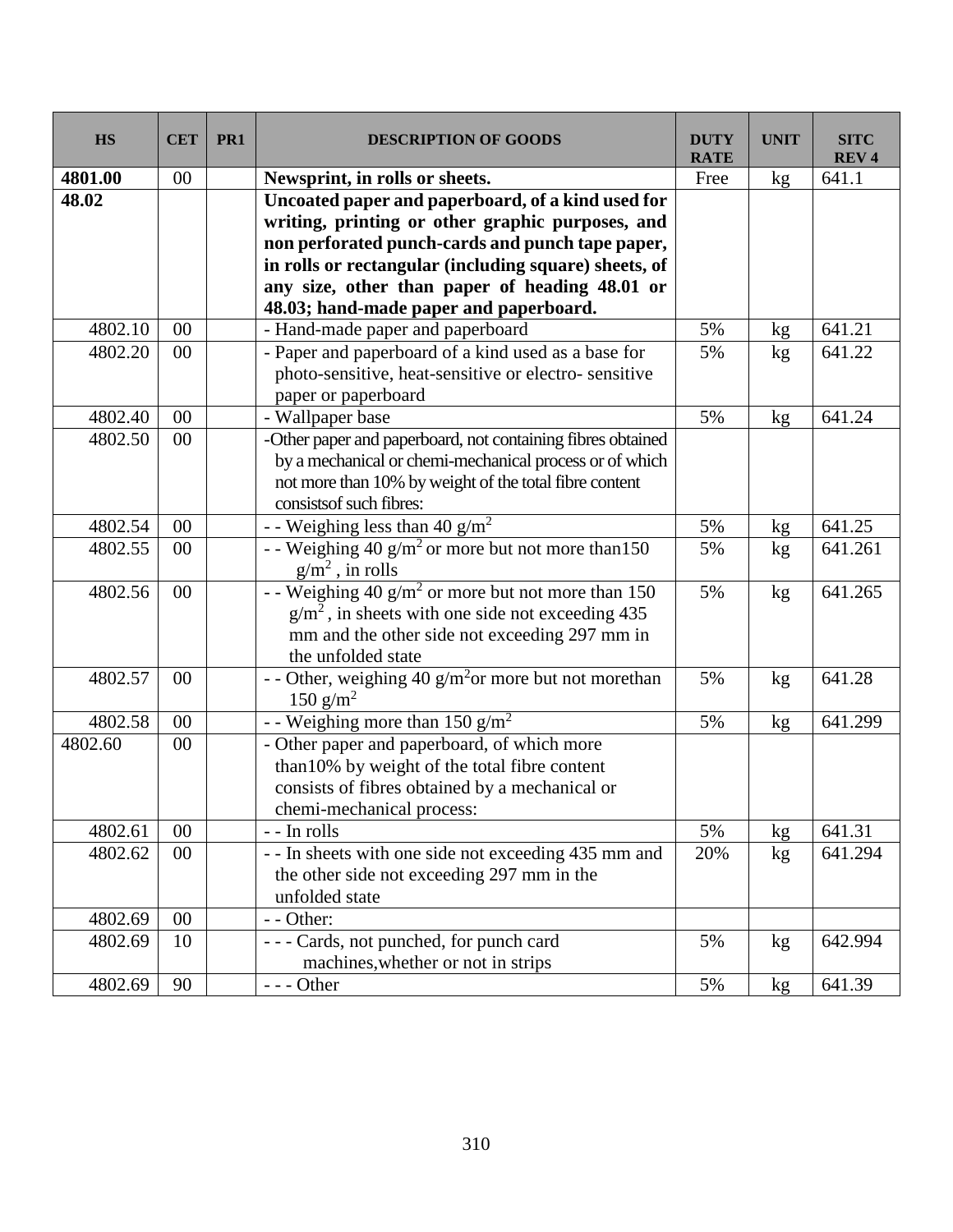| <b>HS</b> | <b>CET</b> | PR <sub>1</sub> | <b>DESCRIPTION OF GOODS</b>                                                                                                                                                                                                                                                                                          | <b>DUTY</b><br><b>RATE</b> | <b>UNIT</b> | <b>SITC</b><br><b>REV4</b> |
|-----------|------------|-----------------|----------------------------------------------------------------------------------------------------------------------------------------------------------------------------------------------------------------------------------------------------------------------------------------------------------------------|----------------------------|-------------|----------------------------|
| 4803.00   |            |                 | Toilet or facial tissue stock, towel or napkin stock<br>and similar paper of a kind used for household or<br>sanitary purposes, cellulose wadding and webs of<br>cellulose fibres, whether or not creped, crinkled,<br>embossed, perforated, surface-coloured, surface-<br>decorated or printed, in rolls or sheets. |                            |             |                            |
| 4803.00   | 10         |                 | --- Wadding                                                                                                                                                                                                                                                                                                          | Free                       | kg          | 641.631                    |
| 4803.00   | 20         |                 | --- Toilet or facial tissue stock                                                                                                                                                                                                                                                                                    | Free                       | kg          | 641.632                    |
| 4803.00   | 90         |                 | $--$ Other                                                                                                                                                                                                                                                                                                           | Free                       | kg          | 641.639                    |
| 48.04     |            |                 | Uncoated kraft paper and paperboard, in rolls or<br>sheets, other than that of heading 48.02 or 48.03.                                                                                                                                                                                                               |                            |             |                            |
| 4804.10   | 00         |                 | - Kraftliner:                                                                                                                                                                                                                                                                                                        |                            |             |                            |
| 4804.11   | 00         |                 | - - Unbleached                                                                                                                                                                                                                                                                                                       | 5%                         | kg          | 641.411                    |
| 4804.19   | 00         |                 | - - Other                                                                                                                                                                                                                                                                                                            | 5%                         | kg          | 641.419                    |
| 4804.20   | 00         |                 | - Sack kraft paper:                                                                                                                                                                                                                                                                                                  |                            |             |                            |
| 4804.21   | 00         |                 | - - Unbleached                                                                                                                                                                                                                                                                                                       | 5%                         | kg          | 641.421                    |
| 4804.29   | 00         |                 | - - Other                                                                                                                                                                                                                                                                                                            | 5%                         | kg          | 641.429                    |
| 4804.30   | 00         |                 | - Other kraft paper and paperboard weighing $150g/m^2$<br>or less:                                                                                                                                                                                                                                                   |                            |             |                            |
| 4804.31   | 00         |                 | -- Unbleached                                                                                                                                                                                                                                                                                                        | 5%                         | kg          | 641.461                    |
| 4804.39   | 00         |                 | - - Other                                                                                                                                                                                                                                                                                                            | 5%                         | kg          | 641.469                    |
| 4804.40   | 00         |                 | - Other kraft paper and paperboard weighing<br>more than 150 g/m <sup>2</sup> but less than 225 g/m <sup>2</sup> :                                                                                                                                                                                                   |                            |             |                            |
| 4804.41   | 00         |                 | - - Unbleached                                                                                                                                                                                                                                                                                                       | 5%                         | kg          | 641.471                    |
| 4804.42   | 00         |                 | - - Bleached uniformly through the mass and of which<br>more than 95% by weight of the totalfibre content<br>consists of wood fibres obtained by a chemical<br>process                                                                                                                                               | 5%                         | kg          | 641.472                    |
| 4804.49   |            |                 | - - Other                                                                                                                                                                                                                                                                                                            | 5%                         | kg          | 641.479                    |
| 4804.50   | $00\,$     |                 | - Other kraft paper and paperboard weighing 225<br>$g/m2$ or more:                                                                                                                                                                                                                                                   |                            |             |                            |
| 4804.51   | 00         |                 | - - Unbleached                                                                                                                                                                                                                                                                                                       |                            | kg          | 641.481                    |
| 4804.52   | $00\,$     |                 | - - Bleached uniformly through the mass and of which<br>more than 95% by weight of the total fibre content<br>consists of wood fibres obtained by a chemical<br>process                                                                                                                                              | 5%                         | kg          | 641.482                    |
| 4804.59   | 00         |                 | - - Other                                                                                                                                                                                                                                                                                                            | 5%                         | kg          | 641.489                    |
| 48.05     |            |                 | Other uncoated paper and paperboard, in rolls or<br>sheets, not further worked or processed than as<br>specified in Note 3 to this Chapter.                                                                                                                                                                          |                            |             |                            |
| 4805.10   | 00         |                 | - Fluting paper:                                                                                                                                                                                                                                                                                                     |                            |             |                            |
| 4805.11   | $00\,$     |                 | - - Semi-chemical fluting paper                                                                                                                                                                                                                                                                                      | Free                       | kg          | 641.41                     |
| 4805.12   | $00\,$     |                 | - - Straw fluting paper                                                                                                                                                                                                                                                                                              | Free                       | kg          | 641.42                     |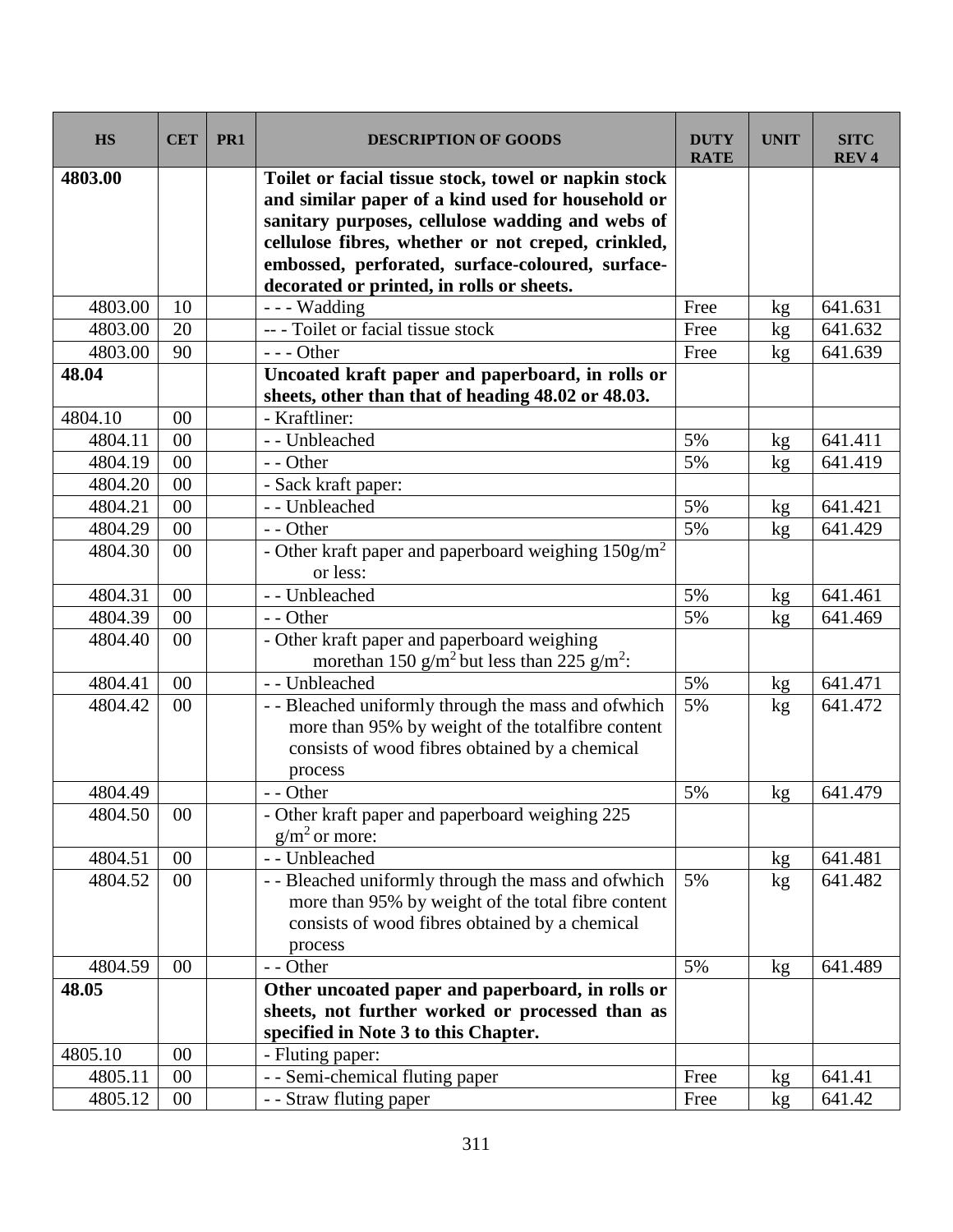| <b>HS</b> | <b>CET</b> | PR1 | <b>DESCRIPTION OF GOODS</b>                                                                                                                                                                                                              | <b>DUTY</b><br><b>RATE</b> | <b>UNIT</b>     | <b>SITC</b><br><b>REV4</b> |
|-----------|------------|-----|------------------------------------------------------------------------------------------------------------------------------------------------------------------------------------------------------------------------------------------|----------------------------|-----------------|----------------------------|
| 4805.19   | $00\,$     |     | - - Other                                                                                                                                                                                                                                | Free                       | kg              | 641.49                     |
| 4805.20   | 00         |     | - Testliner (recycled liner board):                                                                                                                                                                                                      |                            |                 |                            |
| 4805.24   | 00         |     | - - Weighing $150$ g/m <sup>2</sup> or less                                                                                                                                                                                              | Free                       | kg              | 641.544                    |
| 4805.25   | $00\,$     |     | - - Weighingmore than $150 \frac{\text{g}}{\text{m}^2}$                                                                                                                                                                                  | Free                       | kg              | 641.545                    |
| 4805.30   | $00\,$     |     | - Sulphite wrapping paper                                                                                                                                                                                                                | Free                       | kg              | 641.52                     |
| 4805.40   | 00         |     | - Filter paper and paperboard                                                                                                                                                                                                            | Free                       | kg              | 641.561                    |
| 4805.50   | 00         |     | - Felt paper and paperboard                                                                                                                                                                                                              | Free                       | kg              | 641.562                    |
| 4805.90   | 00         |     | - Other:                                                                                                                                                                                                                                 |                            |                 |                            |
| 4805.91   | $00\,$     |     | - - Weighing 150 g/m <sup>2</sup> or less                                                                                                                                                                                                | Free                       | kg              | 641.571                    |
| 4805.92   | 00         |     | - - Weighing more than 150 g/m <sup>2</sup> but less than 225<br>$g/m^2$                                                                                                                                                                 | Free                       | kg              | 641.572                    |
| 4805.93   | 00         |     | - - Weighing 225 $g/m2$ or more                                                                                                                                                                                                          | Free                       | kg              | 641.573                    |
| 48.06     |            |     | Vegetable parchment, greaseproof papers, tracing                                                                                                                                                                                         |                            |                 |                            |
|           |            |     | papers and glassine and other glazed transparent                                                                                                                                                                                         |                            |                 |                            |
|           |            |     | or translucent papers, in rolls or sheets.                                                                                                                                                                                               |                            |                 |                            |
| 4806.10   | 00         |     | - Vegetable parchment                                                                                                                                                                                                                    | 5%                         | kg              | 641.531                    |
| 4806.20   | 00         |     | - Greaseproof papers                                                                                                                                                                                                                     | 5%                         | kg              | 641.532                    |
| 4806.30   | 00         |     | - Tracing papers                                                                                                                                                                                                                         | 5%                         | kg              | 641.533                    |
| 4806.40   | 00         |     | - Glassine and other glazed transparent or translucent<br>paper                                                                                                                                                                          | 5%                         | kg              | 641.534                    |
| 4807.00   | 00         |     | Composite paper and paperboard (made by<br>sticking flat layers of paper or paperboard together<br>adhesive), not surface-coated<br>with<br>an<br><b>or</b><br>impregnated, whether or not internally reinforced,<br>in rolls or sheets. | 5%                         | kg              | 641.92                     |
| 48.08     |            |     | Paper and paperboard, corrugated (with or<br>without glued flat surface sheets), creped, crinkled,<br>embossed or perforated, in rolls or sheets, other<br>than paper of the kind described in heading 48.03.                            |                            |                 |                            |
| 4808.10   | $00\,$     |     | - Corrugated paper and paperboard, whether or not<br>perforated:                                                                                                                                                                         |                            |                 |                            |
| 4808.10   | 10         |     | - - - With glued flat surface sheets                                                                                                                                                                                                     | 5%                         | kg              | 641.641                    |
| 4808.10   | 90         |     | $--$ Other                                                                                                                                                                                                                               | 5%                         | kg              | 641.649                    |
| 4808.40   | 00         |     | - Kraft paper, creped or crinkled, whether ornot<br>embossed or perforated                                                                                                                                                               | 5%                         | kg              | 641.61                     |
| 4808.90   | 00         |     | - Other                                                                                                                                                                                                                                  | 5%                         | kg <sub>2</sub> | 641.69                     |
| 48.09     |            |     | Carbon paper, self-copy paper and other copying<br>transfer<br><i>(including)</i><br>coated<br>papers<br><b>or</b><br>or<br>impregnated paper for duplicator stencils or offset<br>plates), whether or not printed, in rolls or sheets.  |                            |                 |                            |
| 4809.20   | 00         |     | - Self-copy paper                                                                                                                                                                                                                        | 5%                         | kg <sub>2</sub> | 641.312                    |
| 4809.90   | 00         |     | - Other:                                                                                                                                                                                                                                 |                            |                 |                            |
| 4809.90   | 10         |     | - - - Carbon or similar copying paper                                                                                                                                                                                                    | 5%                         | kg              | 641.311                    |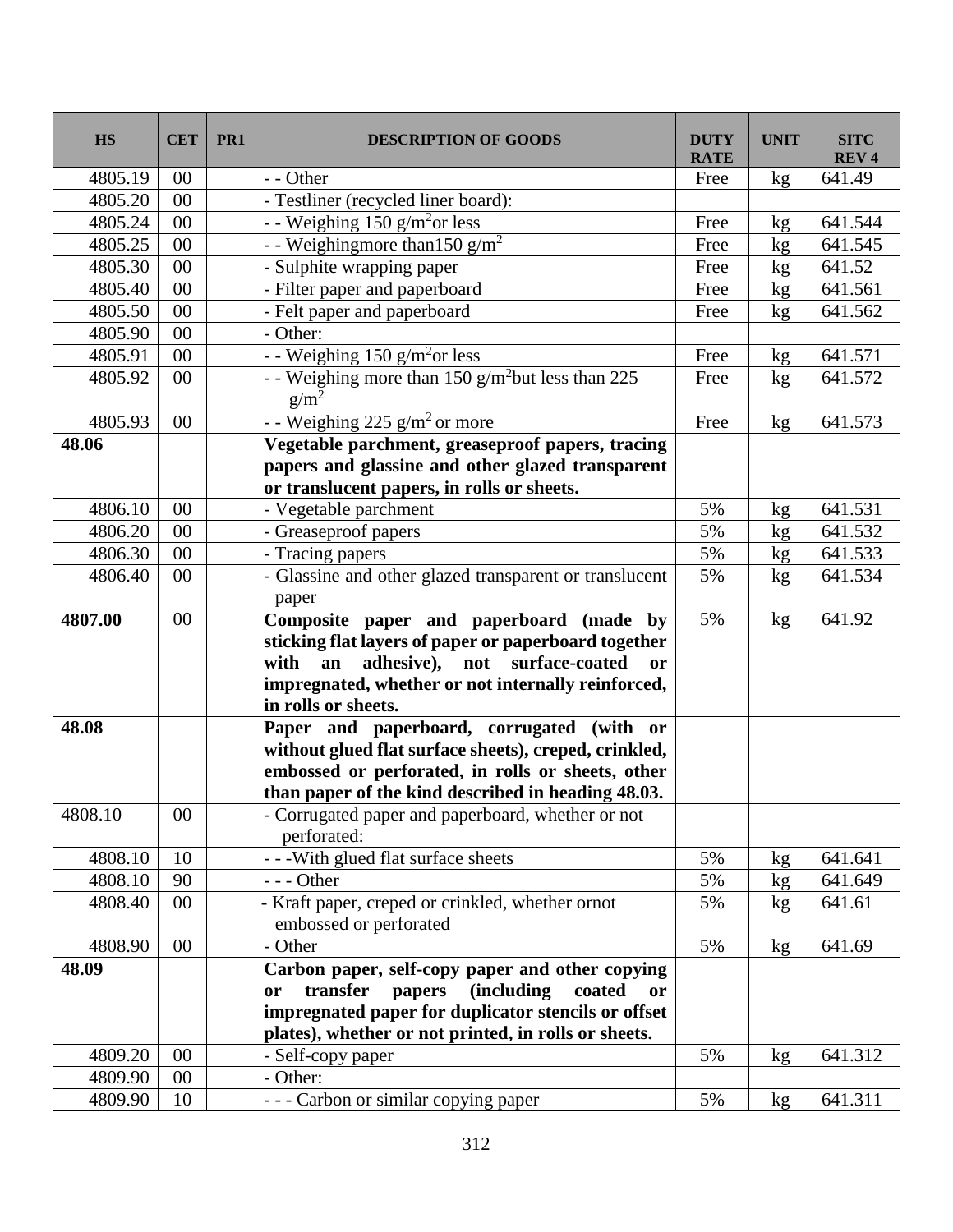| <b>HS</b> | <b>CET</b> | PR1 | <b>DESCRIPTION OF GOODS</b>                                                | DUTY<br><b>RATE</b> | <b>UNIT</b> | <b>SITC</b><br><b>REV4</b> |
|-----------|------------|-----|----------------------------------------------------------------------------|---------------------|-------------|----------------------------|
| 4809.90   | 90         |     | $--$ Other                                                                 | 5%                  | kg          | 641.319                    |
| 48.10     |            |     | Paper and paperboard, coated on one or both sides                          |                     |             |                            |
|           |            |     | with kaolin (China clay) or other inorganic                                |                     |             |                            |
|           |            |     | substances, with or without a binder, and with no                          |                     |             |                            |
|           |            |     | other coating, whether or not surface-coloured,                            |                     |             |                            |
|           |            |     | printed,<br>surface-decorated<br>$\mathbf{in}$<br>or<br>rolls<br><b>or</b> |                     |             |                            |
|           |            |     | rectangular (including square) sheets, of any size.                        |                     |             |                            |
| 4810.10   | 00         |     | - Paper and paperboard of a kind used for writing,                         |                     |             |                            |
|           |            |     | printing or other graphic purposes, not containing                         |                     |             |                            |
|           |            |     | fibres obtained by a mechanical orchemi-mechanical                         |                     |             |                            |
|           |            |     | process or of which notmore than 10% by weight of                          |                     |             |                            |
|           |            |     | the total fibre content consists of such fibres:                           |                     |             |                            |
| 4810.13   | 00         |     | - - In rolls                                                               | 5%                  | kg          | 641.83                     |
| 4810.14   | 00         |     | - - In sheets with one side not exceeding 435mmand                         | 5%                  | kg          | 641.84                     |
|           |            |     | the other side not exceeding 297 mm in the                                 |                     |             |                            |
|           |            |     | unfolded state                                                             |                     |             |                            |
| 4810.19   | $00\,$     |     | - - Other                                                                  | 5%                  | kg          | 641.89                     |
| 4810.20   | 00         |     | -Paper and paperboard of a kind used for writing,                          |                     |             |                            |
|           |            |     | printing or other graphic purposes, of which more than                     |                     |             |                            |
|           |            |     | 10% by weight of the total fibrecontent consists                           |                     |             |                            |
|           |            |     | offibres obtained by amechanical or chemi-                                 |                     |             |                            |
|           |            |     | mechanical process:                                                        |                     |             |                            |
| 4810.22   | 00         |     | - - Light-weight coated paper                                              | 5%                  | kg          | 641.342                    |
| 4810.29   | 00         |     | - - Other                                                                  | 5%                  | kg          | 641.349                    |
| 4810.30   | 00         |     | - Kraft paper and paperboard, other thanthatof akind                       |                     |             |                            |
|           |            |     | used for writing, printing or other graphic purposes:                      |                     |             |                            |
| 4810.31   | 00         |     | - - Bleached uniformly throughout the mass and                             | 5%                  | kg          | 641.74                     |
|           |            |     | of which more than 95% by weight of the                                    |                     |             |                            |
|           |            |     | totalfibre content consists of wood fibres obtained                        |                     |             |                            |
|           |            |     | by a chemical process, and weighing $150g/m2$ or                           |                     |             |                            |
|           |            |     | less                                                                       |                     |             |                            |
| 4810.32   | $00\,$     |     | - - Bleached uniformly throughout the mass and                             | 5%                  | kg          | 641.75                     |
|           |            |     | of which more than 95% by weight of the                                    |                     |             |                            |
|           |            |     | totalfibre content consists of wood fibres obtained                        |                     |             |                            |
|           |            |     | by a chemical process, and weighing more                                   |                     |             |                            |
|           |            |     | than 150 $g/m^2$                                                           |                     |             |                            |
| 4810.39   | 00         |     | - - Other                                                                  | 5%                  | kg          | 641.76                     |
| 4810.90   | 00         |     | - Otherpaper and paperboard:                                               |                     |             |                            |
| 4810.92   | $00\,$     |     | - - Multi-ply                                                              | 5%                  | kg          | 641.772                    |
| 4810.99   | $00\,$     |     | - - Other                                                                  | 5%                  | kg          | 641.779                    |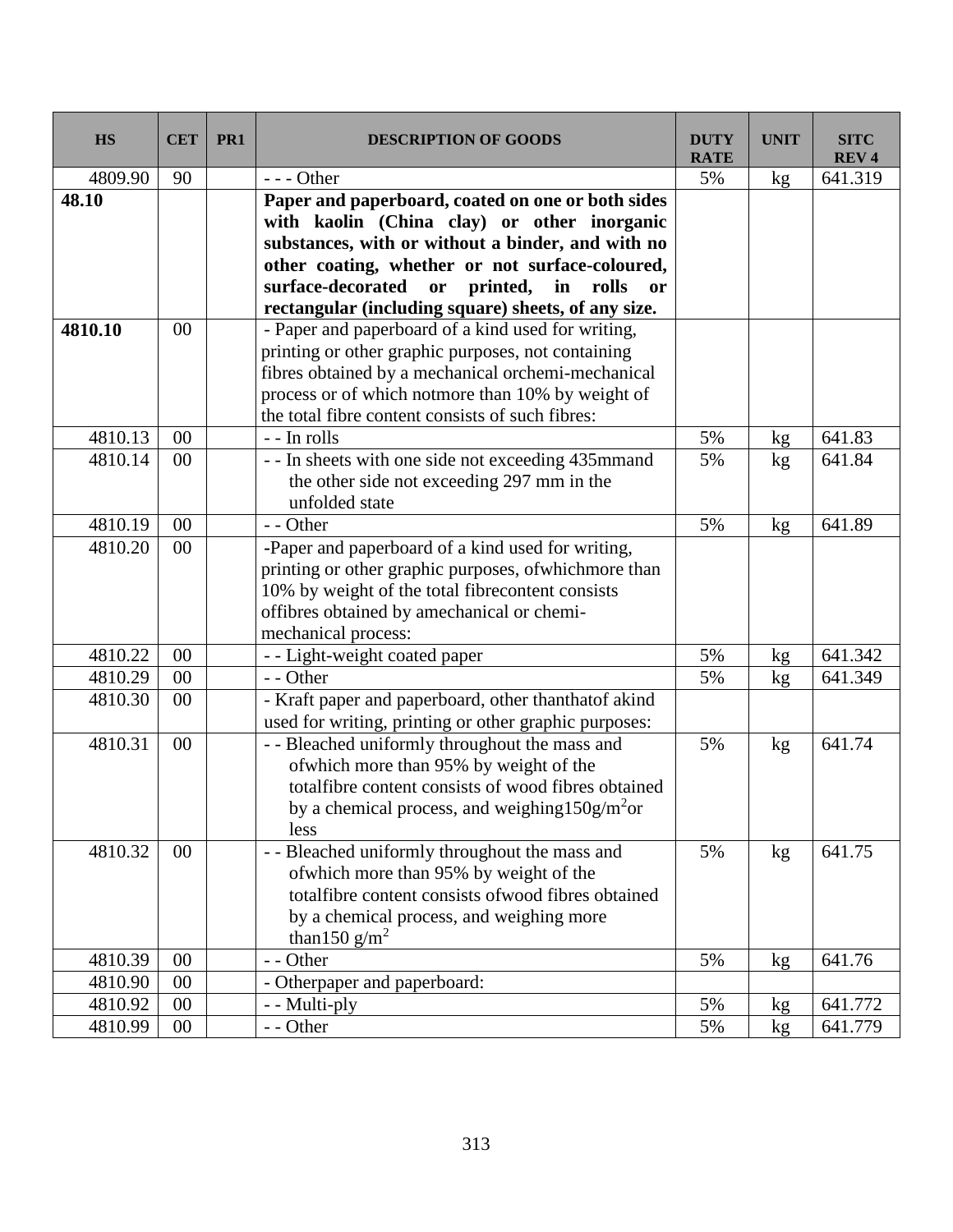| <b>HS</b> | <b>CET</b> | PR1 | <b>DESCRIPTION OF GOODS</b>                                                                                                                                                                                                                                                                              | <b>DUTY</b><br><b>RATE</b> | <b>UNIT</b>     | <b>SITC</b><br><b>REV4</b> |
|-----------|------------|-----|----------------------------------------------------------------------------------------------------------------------------------------------------------------------------------------------------------------------------------------------------------------------------------------------------------|----------------------------|-----------------|----------------------------|
| 48.11     |            |     | Paper, paperboard, cellulose wadding and webs of<br>cellulose fibres, coated, impregnated, covered,<br>surface-coloured, surface-decorated or printed, in<br>rolls or rectangular (including square) sheets, of<br>any size, other than goods of the kind described in<br>heading 48.03, 48.09 or 48.10. |                            |                 |                            |
| 4811.10   | 00         |     | - Tarred, bituminised or asphalted paper<br>andpaperboard                                                                                                                                                                                                                                                | 5%                         | kg              | 641.73                     |
| 4811.40   | 00         |     | - Gummed or adhesive paper and paperboard:                                                                                                                                                                                                                                                               |                            |                 |                            |
| 4811.41   | 00         |     | - - Self-adhesive                                                                                                                                                                                                                                                                                        | 5%                         | kg              | 641.741                    |
| 4811.49   | 00         |     | - - Other                                                                                                                                                                                                                                                                                                | 5%                         | kg              | 641.742                    |
| 4811.50   | 00         |     | - Paper and paperboard coated, impregnated<br>orcovered with plastics (excluding<br>adhesives):                                                                                                                                                                                                          |                            |                 |                            |
| 4811.51   | 00         |     | - - Bleached, weighing more than 150 g/m <sup>2</sup>                                                                                                                                                                                                                                                    | 5%                         | kg              | 641.743                    |
| 4811.59   | $00\,$     |     | - - Other                                                                                                                                                                                                                                                                                                | 5%                         | kg              | 641.749                    |
| 4811.60   | 00         |     | - Paper and paperboard, coated, impregnated or<br>covered with wax, paraffin wax, stearin, oil or<br>glycerol.                                                                                                                                                                                           | Free                       | kg              | 641.761                    |
| 4811.90   | 00         |     | - Other paper, paperboard, cellulose wadding<br>andwebs or cellulose fibres                                                                                                                                                                                                                              | 5%                         | kg              | 641.799                    |
| 4812.00   | 00         |     | Filter blocks, slabs and plates, of paper pulp                                                                                                                                                                                                                                                           | Free                       | kg              | 641.93                     |
| 48.13     |            |     | Cigarette paper, whether or not cut to size or in the<br>form of booklets or tubes.                                                                                                                                                                                                                      |                            |                 |                            |
| 4813.10   | 00         |     | - In the form of booklets or tubes                                                                                                                                                                                                                                                                       | 5%                         | kg              | 642.411                    |
| 4813.20   | 00         |     | - In rolls of a width not exceeding 5 cm                                                                                                                                                                                                                                                                 | Free                       | kg              | 642.412                    |
| 4813.90   | 00         |     | - Other                                                                                                                                                                                                                                                                                                  | Free                       | kg              | 641.55                     |
| 48.14     |            |     | Wallpaper and similar wall coverings; window<br>transparencies of paper.                                                                                                                                                                                                                                 |                            |                 |                            |
| 4814.20   | $00\,$     |     | - Wallpaper and similar wall coverings, consisting<br>of<br>paper coated or covered, on the face side, with a<br>grained, embossed, coloured, design-printed or<br>otherwise decorated layer of plastics                                                                                                 | 20%                        | kg              | 641.942                    |
| 4814.90   | $00\,$     |     | - Other                                                                                                                                                                                                                                                                                                  | 20%                        | kg <sub>2</sub> | 641.949                    |
| [48.15]   |            |     | <b>Deleted</b>                                                                                                                                                                                                                                                                                           |                            |                 |                            |
| 48.16     |            |     | Carbon paper, self-copy paper and other copying<br>or transfer papers (other than those of heading<br>48.09), duplicator stencils and offset plates, of<br>paper, whether or not put up in boxes.                                                                                                        |                            |                 |                            |
| 4816.20   | 00         |     | - Self-copy paper                                                                                                                                                                                                                                                                                        | 5%                         | kg <sub>2</sub> | 642.422                    |
| 4816.90   | $00\,$     |     | - Other:                                                                                                                                                                                                                                                                                                 |                            |                 |                            |
| 4816.90   | 10         |     | - - - Carbon or similar copying papers                                                                                                                                                                                                                                                                   | 15%                        | kg              | 642.421                    |
| 4816.90   | 90         |     | $--$ Other                                                                                                                                                                                                                                                                                               | 5%                         | kg              | 642.429                    |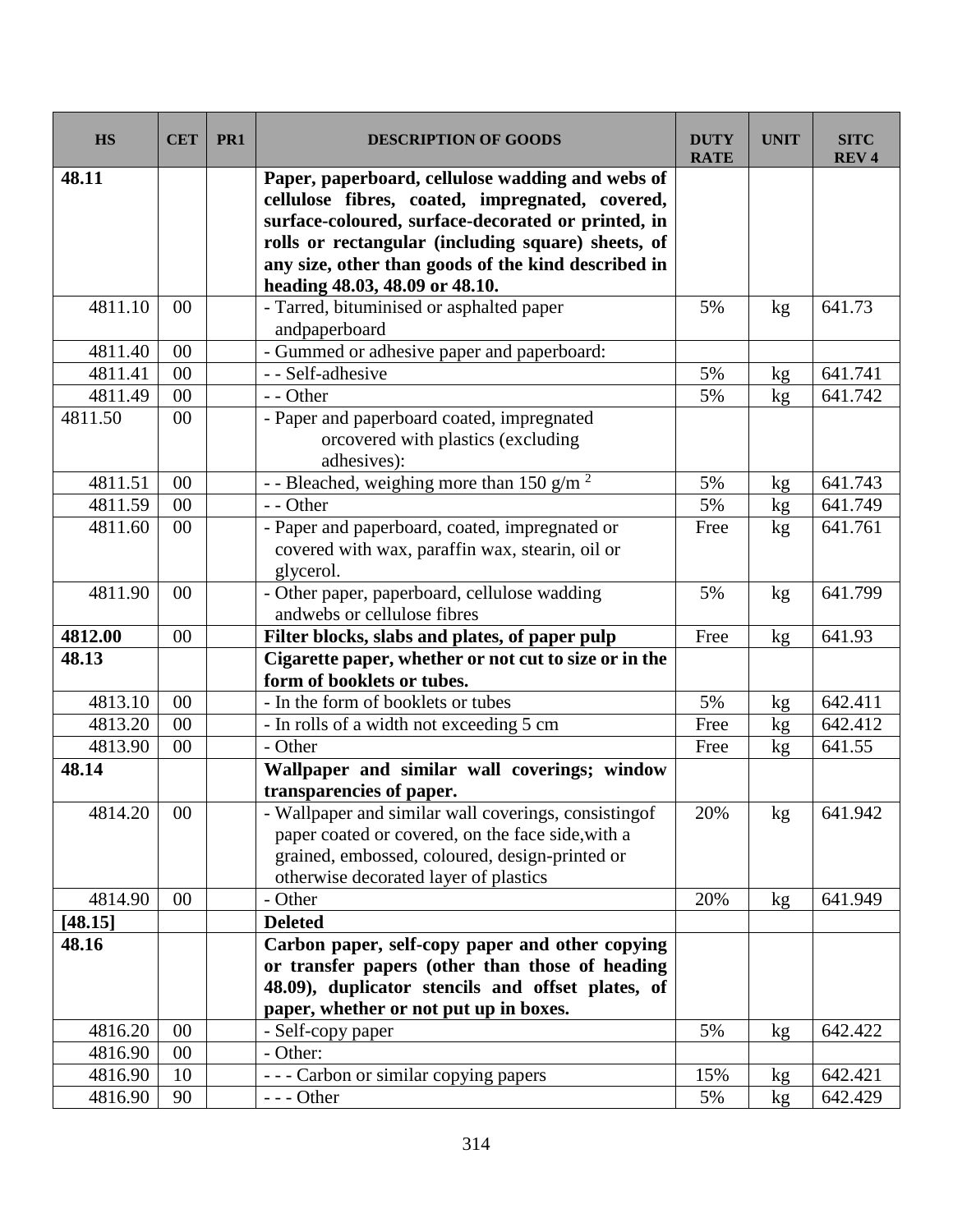| <b>HS</b> | <b>CET</b> | PR <sub>1</sub> | <b>DESCRIPTION OF GOODS</b>                                              | <b>DUTY</b><br><b>RATE</b> | <b>UNIT</b> | <b>SITC</b><br><b>REV4</b> |
|-----------|------------|-----------------|--------------------------------------------------------------------------|----------------------------|-------------|----------------------------|
| 48.17     |            |                 | Envelopes, letter cards, plain postcards and                             |                            |             |                            |
|           |            |                 | correspondence cards, of paper or paperboard;                            |                            |             |                            |
|           |            |                 | boxes, pouches, wallets and writing compendiums,                         |                            |             |                            |
|           |            |                 | of paper or paperboard, containing an assortment                         |                            |             |                            |
|           |            |                 | of paper stationery.                                                     |                            |             |                            |
| 4817.10   | 00         |                 | - Envelopes                                                              | 20%                        | kg          | 642.21                     |
| 4817.20   | 00         |                 | - Letter cards, plain postcards and                                      | 20%                        | kg          | 642.22                     |
|           |            |                 | correspondencecards                                                      |                            |             |                            |
| 4817.30   | 00         |                 | - Boxes, pouches, wallets and writing compendiums,                       | 20%                        | kg          | 642.23                     |
|           |            |                 | of paper or paperboard, containing an assortment of                      |                            |             |                            |
| 48.18     |            |                 | paper stationery<br>Toilet paper and similar paper, cellulose wadding or |                            |             |                            |
|           |            |                 | webs of cellulose fibres, of a kind used for                             |                            |             |                            |
|           |            |                 | household or sanitary purposes, in rolls of a width                      |                            |             |                            |
|           |            |                 | not exceeding 36 cm, or cut to size or shape,                            |                            |             |                            |
|           |            |                 | handkerchiefs,<br>cleansing<br>tissues,<br>towels,                       |                            |             |                            |
|           |            |                 | tablecloths, serviettes, bed sheets and similar                          |                            |             |                            |
|           |            |                 | household, sanitary or hospital articles, articles of                    |                            |             |                            |
|           |            |                 | apparel and clothing accessories, of paper pulp,                         |                            |             |                            |
|           |            |                 | paper, cellulose wadding or webs of cellulose fibres.                    |                            |             |                            |
| 4818.10   | 00         |                 | - Toilet paper                                                           | 20%                        | kg          | 642.43                     |
| 4818.20   | 00         |                 | - Handkerchiefs, cleansing or facial tissues and<br>towels               | 20%                        | kg          | 642.941                    |
| 4818.30   | 00         |                 | - Tablecloth and serviettes:                                             |                            |             |                            |
| 4818.30   | 10         |                 | --- Tablecloths                                                          | 20%                        | kg          | 642.942                    |
| 4818.30   | 20         |                 | - - - Serviettes                                                         | 20%                        | kg          | 642.943                    |
| 4818.50   | 00         |                 | - Articles of apparel and clothing accessories                           | 20%                        | kg          | 642.944                    |
| 4818.90   | 00         |                 | - Other                                                                  | 20%                        | kg          | 642.949                    |
| 48.19     |            |                 | Cartons, boxes, cases, bags and other packing                            |                            |             |                            |
|           |            |                 | paper, paperboard, cellulose<br>containers,<br>of                        |                            |             |                            |
|           |            |                 | wadding or webs of cellulose fibres; box files, letter                   |                            |             |                            |
|           |            |                 | trays, and similar articles, of paper or paperboard                      |                            |             |                            |
|           |            |                 | of a kind used in offices, shops or the like.                            |                            |             |                            |
| 4819.10   | 00         |                 | - Cartons, boxes and cases, of corrugated paper or<br>paperboard:        |                            | kg          | 642.11                     |
| 4819.10   | 10         |                 | Ventilated, specifically designed for transporting                       | 15%                        |             |                            |
|           |            |                 | agricultural products                                                    |                            |             |                            |
| 4819.10   | 20         |                 | Specifically designed for transporting flowers                           | 15%                        |             |                            |
| 4819.10   | 90         |                 | Other                                                                    | 15%                        |             |                            |
| 4819.20   | 00         |                 | - Folding cartons, boxes and cases, of non-                              | Free                       | kg          | 642.12                     |
|           |            |                 | corrugated paper or paperboard:                                          |                            |             |                            |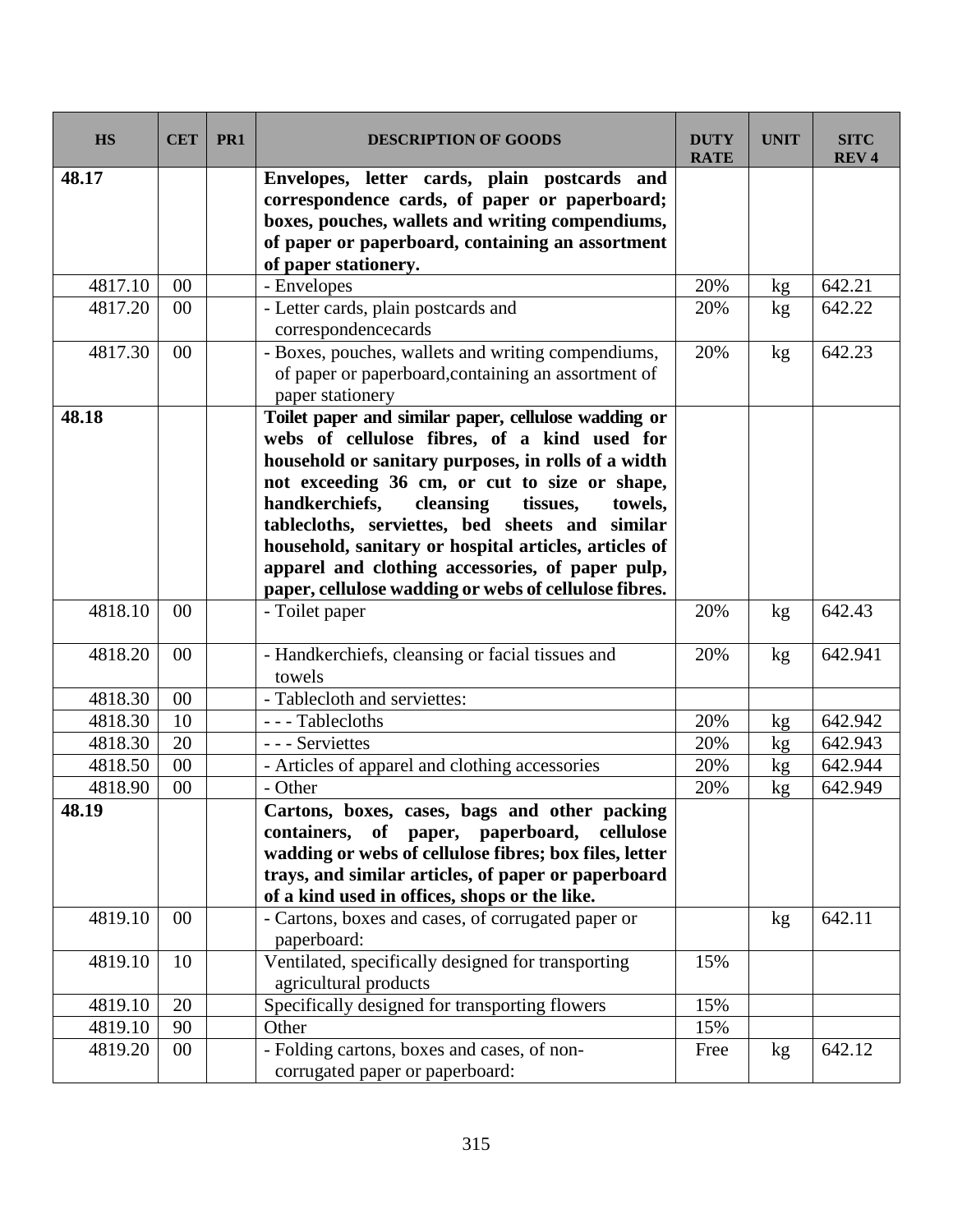| <b>HS</b> | <b>CET</b>      | PR <sub>1</sub> | <b>DESCRIPTION OF GOODS</b>                                                 | <b>DUTY</b><br><b>RATE</b> | <b>UNIT</b> | <b>SITC</b><br><b>REV4</b> |
|-----------|-----------------|-----------------|-----------------------------------------------------------------------------|----------------------------|-------------|----------------------------|
| 4819.20   | 10              |                 | Ventilated, specifically designed for transporting<br>agricultural products | Free                       |             |                            |
| 4819.20   | 20              |                 | Specifically designed for transporting flowers                              | Free                       |             |                            |
| 4819.20   | 90              |                 | Other                                                                       | Free                       |             |                            |
| 4819.30   | 00              |                 | - Sacks and bags, having a base of a width of 40 cm                         |                            |             |                            |
|           |                 |                 | or more:                                                                    |                            |             |                            |
| 4819.30   | 10              |                 | - - - Unprinted:                                                            |                            |             |                            |
| 4819.30   | 10              | 10              | Propagation bags                                                            | 5%                         | kg          | 642.131                    |
| 4819.30   | 10              | 90              | Other                                                                       | 5%                         | kg          | 642.131                    |
| 4819.30   | 90              |                 | $--$ Other:                                                                 |                            |             |                            |
| 4819.30   | 90              | 10              | Propagation bags                                                            | 5%                         | kg          | 642.139                    |
| 4819.30   | 90              | 90              | Other                                                                       | 5%                         | kg          | 642.139                    |
| 4819.40   | 00              |                 | - Other sacks and bags, including cones:                                    |                            |             |                            |
| 4819.40   | 10              |                 | - - - Unprinted:                                                            |                            |             |                            |
| 4819.40   | 10              | 10              | Propagation bags                                                            | 15%                        | kg          | 642.141                    |
| 4819.40   | 10              | 90              | Other                                                                       | 15%                        | kg          | 642.141                    |
| 4819.40   | 90              |                 | $--$ Other:                                                                 |                            |             |                            |
| 4819.40   | 90              | 10              | Propagation bags                                                            | 10%                        | kg          | 642.149                    |
| 4819.40   | 90              | 90              | Other                                                                       | 10%                        | kg          | 642.149                    |
| 4819.50   | $\overline{00}$ |                 | - Other packing containers, including record sleeves:                       |                            |             |                            |
| 4819.50   | 10              |                 | --- Egg boxes and trays                                                     | 15%                        | kg          | 642.151                    |
| 4819.50   | 90              |                 | $--$ Other                                                                  | 15%                        | kg          | 642.159                    |
| 4819.60   | 00              |                 | - Box files, letter trays, storage boxes and similar                        | 20%                        | kg          | 642.16                     |
|           |                 |                 | articles, of a kind used in offices, shopsor the like                       |                            |             |                            |
| 48.20     |                 |                 | Registers, account books, note books, order books,                          |                            |             |                            |
|           |                 |                 | receipt books, letter pads, memorandum pads,                                |                            |             |                            |
|           |                 |                 | diaries and similar articles, exercise books,                               |                            |             |                            |
|           |                 |                 | blotting-pads, binders (loose-leaf or other), folders,                      |                            |             |                            |
|           |                 |                 | file covers, manifold business forms, interleaved                           |                            |             |                            |
|           |                 |                 | carbon sets and other articles of stationery, of                            |                            |             |                            |
|           |                 |                 | paper or paperboard; albums for samples or for                              |                            |             |                            |
|           |                 |                 | collections and book covers, of<br>paper<br><b>or</b>                       |                            |             |                            |
|           |                 |                 | paperboard.                                                                 |                            |             |                            |
| 4820.10   | $00\,$          |                 | - Registers, account books, note books, order books,                        | 20%                        | kg          | 642.31                     |
|           |                 |                 | receipt books, letter pads, memorandumpads,                                 |                            |             |                            |
|           | $00\,$          |                 | diaries and similar articles<br>- Exercise books                            |                            |             | 642.32                     |
| 4820.20   |                 |                 |                                                                             | 20%                        | kg          |                            |
| 4820.30   | 00              |                 | - Binders (other than book covers), folders and<br>filecovers               | 20%                        | kg          | 642.33                     |
| 4820.40   | $00\,$          |                 | - Manifold business forms and interleaved carbonsets                        | 20%                        | kg          | 642.34                     |
| 4820.50   | 00              |                 | - Albums for samples or for collections                                     | 20%                        | kg          | 642.35                     |
| 4820.90   | $00\,$          |                 | - Other                                                                     | 20%                        | kg          | 642.39                     |